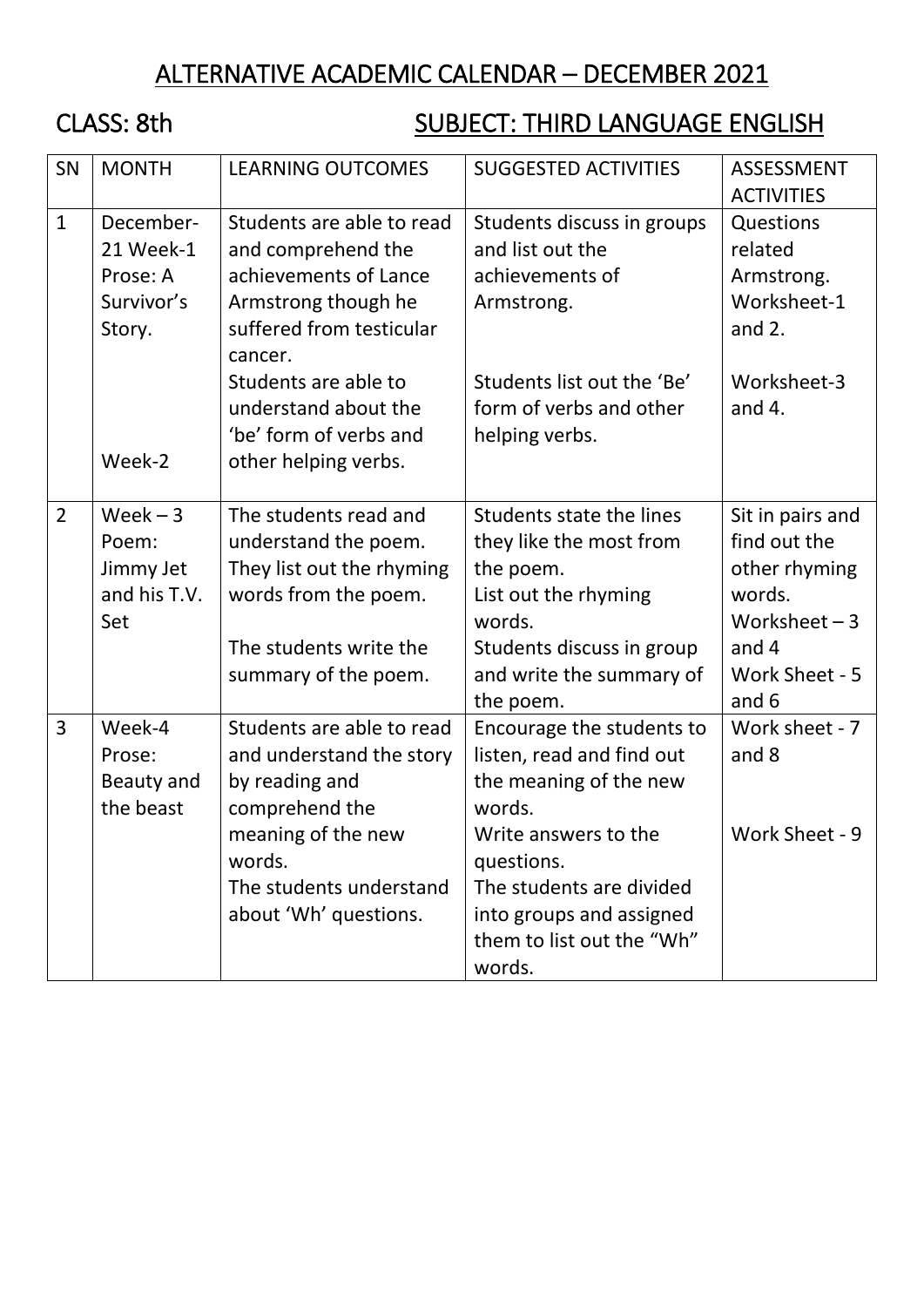#### **WORKSHEETS**

| 8 <sup>th</sup><br>Standard                     |                              |                | <b>Third Language English</b> |  |  |  |
|-------------------------------------------------|------------------------------|----------------|-------------------------------|--|--|--|
|                                                 |                              |                | Worksheet - 1                 |  |  |  |
| Match the following words with their opposites. |                              |                |                               |  |  |  |
| A                                               |                              | B              | Answer                        |  |  |  |
| 1. incapable                                    | -                            | <b>Success</b> |                               |  |  |  |
| 2. Superior                                     | $\qquad \qquad \blacksquare$ | Capable        |                               |  |  |  |
| 3. Failure                                      | $\overline{\phantom{a}}$     | Inferior       |                               |  |  |  |
| 4. Reject                                       | $\overline{\phantom{a}}$     | Gradual        |                               |  |  |  |

### Worksheet - 2

State whether the following statements are True or False.

1. Lance Armstrong was born on September 18, 1970 in France. ……………………………….

5. Immediate - Accept ………………………………………………

- 2. Lance Armstrong won the Tour-de-France five times in total. ……………………………….
- 3. He underwent radiotherapy for his cancer. ……………………………….
- 4. Lance Armstrong never lost hope and kept trying to survive and win. ……………………………
- 5. Lance displayed great Superiority with his timing in the 1999 Tour-de-France. …………………

#### Work Sheet – 3

Fill in the blanks with the correct forms of the verbs.

- 1. Galileo ………………………………. Born in 1564 in Pisa.
- 2. I ………………………………. Studying in 8th standard.
- 3. Dr. B. R. Ambedkar ………………………………. The first law minister of independent India.
- 4. Babu and his per dog ………………………………. Good friends.
- 5. Home ………………………………. Where the heart is.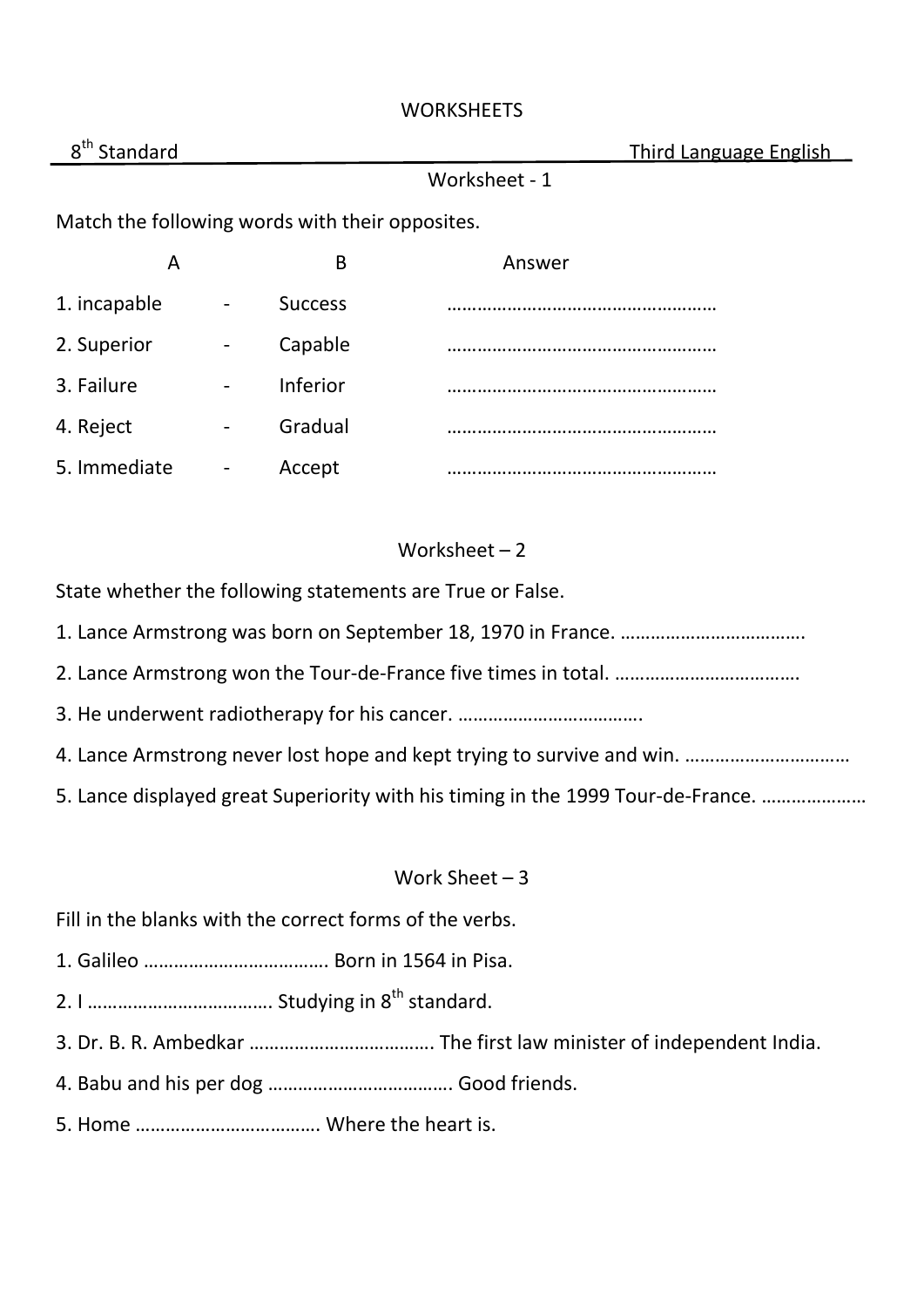#### Work Sheet – 4

Re-write the following sentences using helping verbs given in the brackets.

1. Lance predicted that he (would/should) survive.

Ans: ……………………………………………………………………………………………………………………………………… 2. I (will/would) plant saplings on the road side. Ans: ……………………………………………………………………………………………………………………………………… 3. (shall/will) I carry the box? Ans: ……………………………………………………………………………………………………………………………………… 4. I (will/shall) complain to the head master, if you tell the truth. Ans: ……………………………………………………………………………………………………………………………………… 5. (shall/will/would) I help you? Ans: ………………………………………………………………………………………………………………………………………

#### Work Sheet – 5

Match the organs with the parts of the T.V.

|           | B           | Answers |
|-----------|-------------|---------|
| 1. Chin   | T.V. tubes  |         |
| 2. hair   | T.V. Screen |         |
| 3. brains | tuning dial |         |
| 4. face   | knobs       |         |
| 5. ears   | antennae    |         |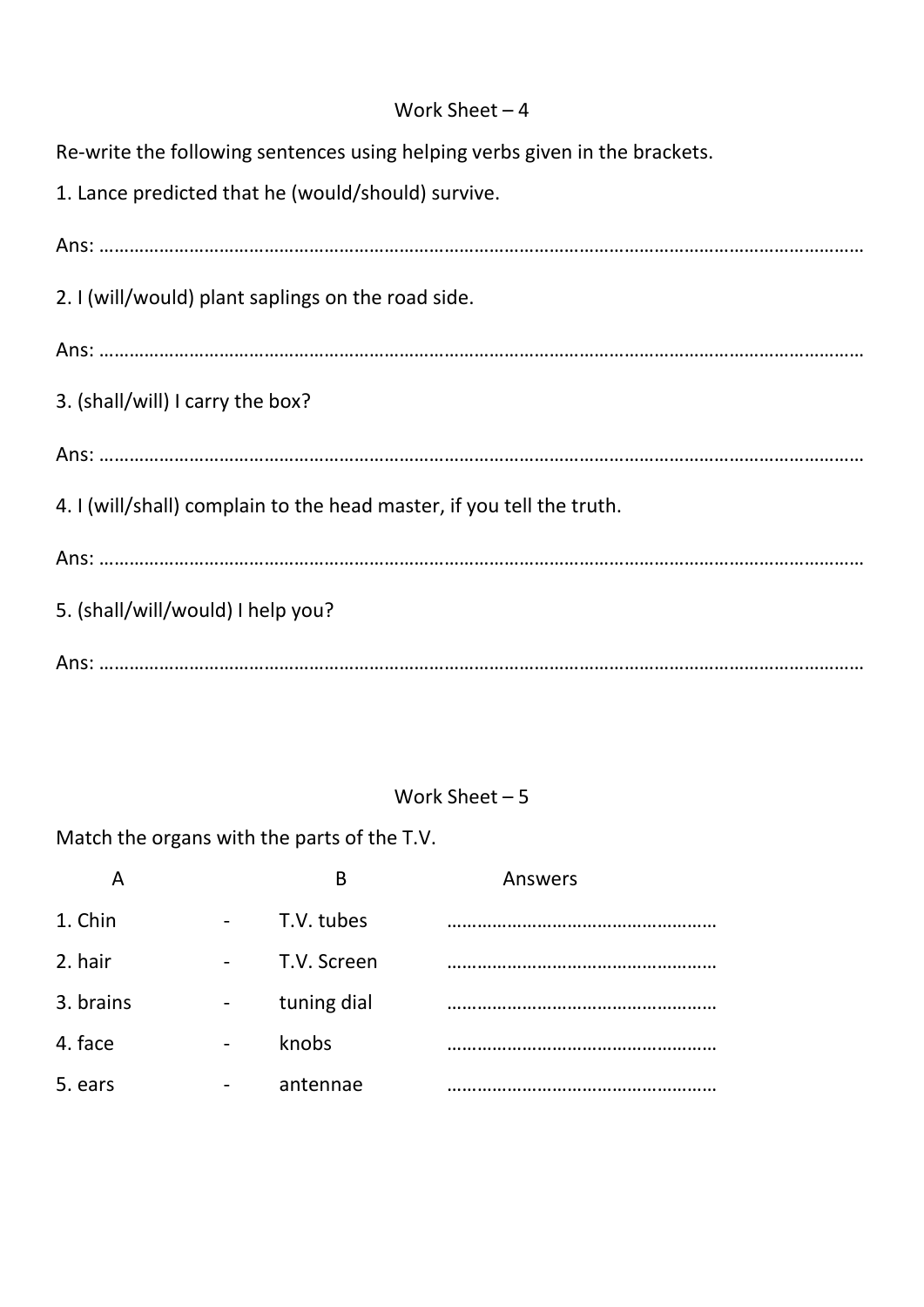Write the poem in the form of a short story.

### Work Sheet  $-7$

Complete the words by filling the right letters.

- 1. n ck \_\_ a \_\_ e. 2. ea h. 3. c\_mp\_ \_ \_ \_ \_ d
- 4. c\_\_ea\_\_ \_\_r\_\_
- 5. de \_\_ \_\_ ci\_\_us

Work Sheet  $-8$ 

Make new words by re arranging the letters of a word.